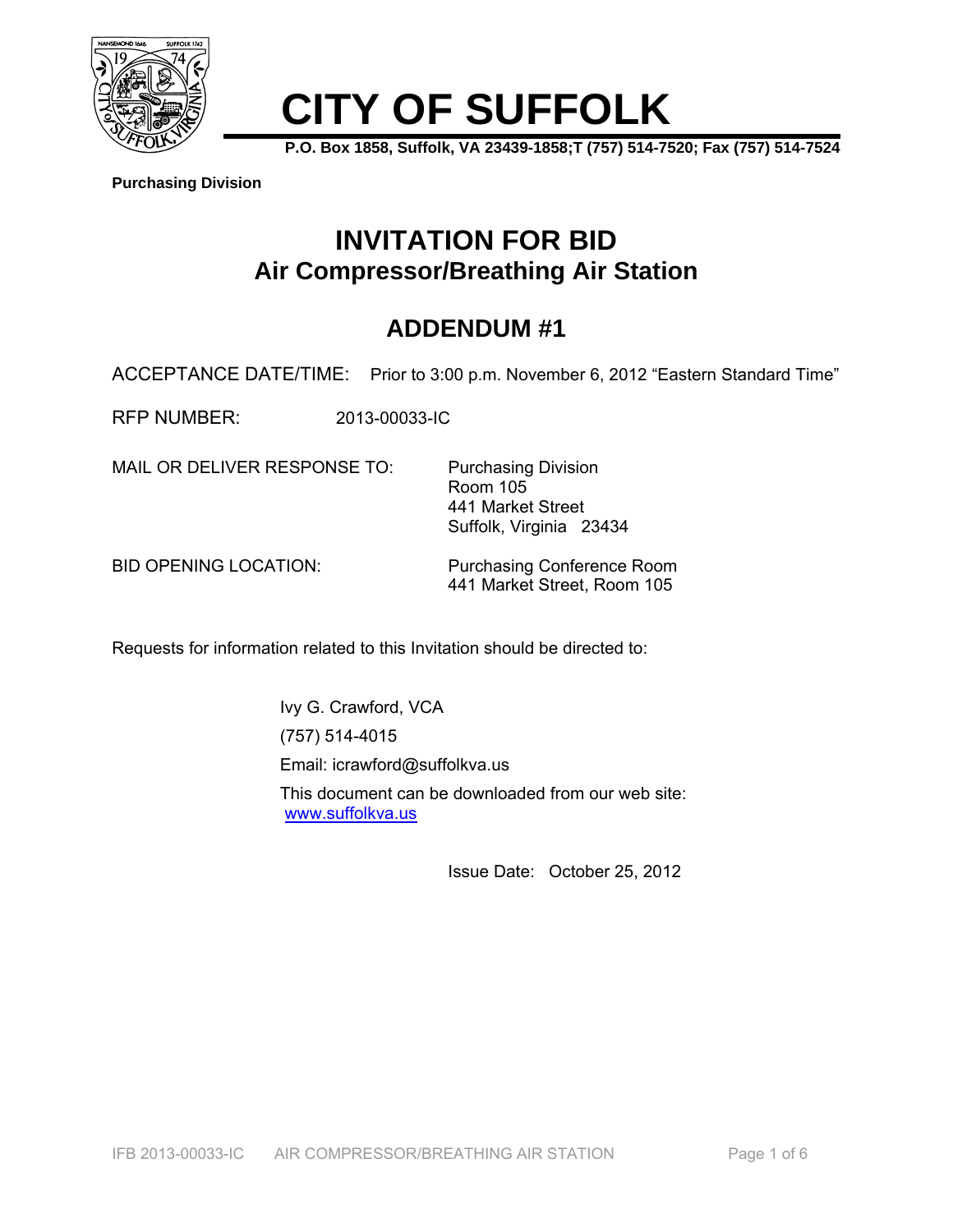**There was an error on the acceptance date on the Bid Form** 

**Please use the revised Bid form to submit your bid.** 

**All of the original instructions, terms and conditions still apply.** 

**Ivy Crawford, VCA Buyer I City of Suffolk Purchasing Division**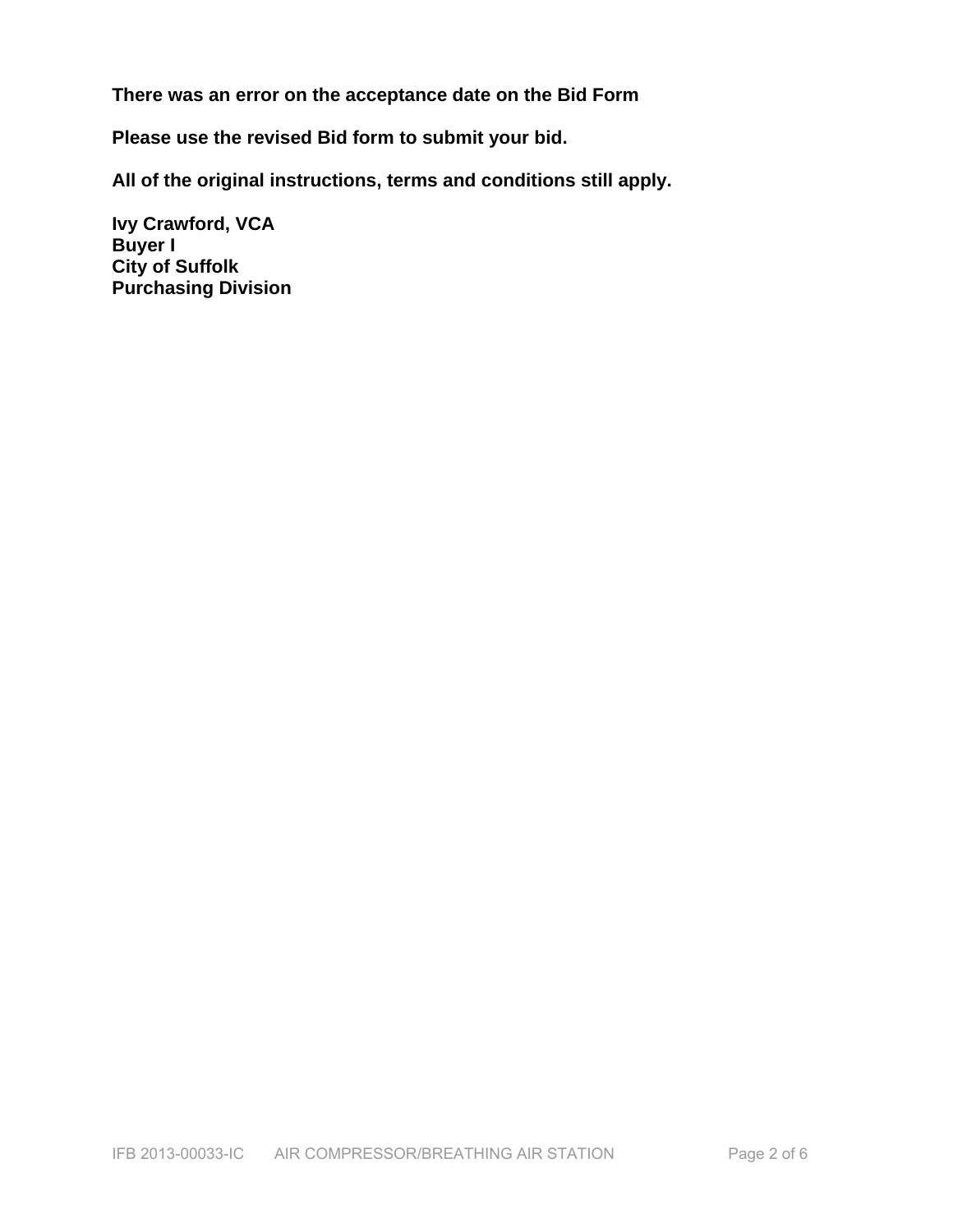# **REVISED BID FORM**

441 Market Street Suffolk, VA 23434

### **TO**: City of Suffolk, VA **BID**: **AIR COMPRESSOR / Purchasing Division BREATHING AIR STATION**

 **DUE: November 6, 2012 TIME: 3:00 p.m., Local**

Quote firm price, F.O.B. destination, exclusive of all taxes, to furnish and deliver the following fire equipment items. Product substitutions must be identified on the Bid Form.

*\*\*\*Bids must be submitted on the City's BID FORM and packaged in an organized manner. Receipt of bids on anything other than the City's BID FORM will be reason for rejection. Bidders must submit one bid only; alternate bids will not be accepted.* 

| <b>QTY</b> | <b>DESCRIPTION</b>                                                              | TOTAL                                                |
|------------|---------------------------------------------------------------------------------|------------------------------------------------------|
| 1 EA       | AIR COMPRESSOR / BREATHING AIR STATION                                          | $\sim$                                               |
|            | Bidder has included Anti-collision Clause<br>Bidder has included SCC Form       | YES / NO<br>(Circle one)<br>YES / NO<br>(Circle one) |
|            |                                                                                 |                                                      |
|            |                                                                                 |                                                      |
|            | I will accept payments by the City's procurement card. ______Yes _____ No       |                                                      |
|            | I will accept payments by electronic transfer if I can't accept the procurement |                                                      |

**card. \_\_\_Yes \_\_\_\_\_\_No.** 

**Payment Terms/Discounts** \_\_\_\_\_\_\_\_\_\_\_\_\_\_\_\_\_\_\_\_\_(Suffolk's normal payment schedule: items accepted and invoiced by 10th of month will be paid month end. Cash discounts offered for less than 30 Days from receipt of proper invoice will not be considered in award.)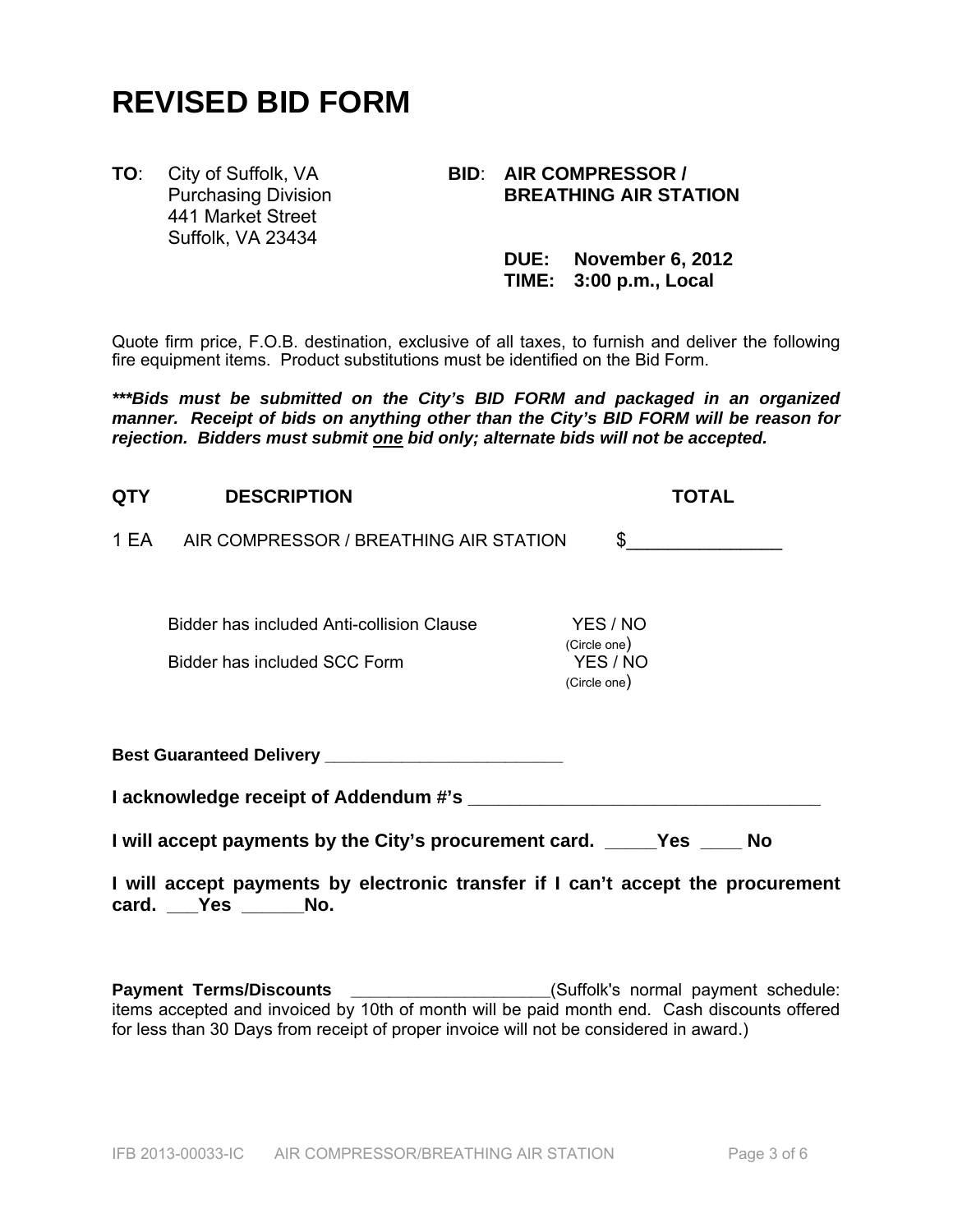| <b>Company Name</b>      | <u> 1989 - Andrea Andrew Maria (h. 1989).</u>                                                                         |
|--------------------------|-----------------------------------------------------------------------------------------------------------------------|
| <b>Address</b>           |                                                                                                                       |
|                          |                                                                                                                       |
| <b>Person Quoting</b>    | <u> 1989 - Johann Stein, mars and de Branch and de Branch and de Branch and de Branch and de Branch and de Branch</u> |
| Telephone No.            |                                                                                                                       |
|                          |                                                                                                                       |
| Federal Identification # |                                                                                                                       |

I certify that this bid is made without prior understanding, agreement, or connection with any corporation, firm, or person submitting a bid for the same equipment/materials/ service and is in all respects fair and without collusion or fraud. I understand that collusive bidding is a violation of State and Federal law and can result in fines, prison sentences and civil damage awards. I agree to abide by all conditions of this bid and certify that I am authorized to sign this bid for the bidder.

I certify by my signature below that I have received the documents associated with this bid and understand that the review for completeness of these bid documents and the understanding and comprehension of the bid specifications is solely my responsibility; based on this, by my signature below I waive all rights to further claims against the City of Suffolk that the document were incomplete or not understandable.

I certify that the bidder represented herein is eligible to bid with respect to all applicable sections of State and Local Government Conflict of Interest Act, Code of Virginia, Section 2.1-639.1 et. seq.

**Signature \_\_\_\_\_\_\_\_\_\_\_\_\_\_\_\_\_\_\_\_\_\_\_\_\_\_\_\_\_\_\_\_\_\_\_ Date \_\_\_\_\_\_\_\_\_\_\_\_\_\_\_\_**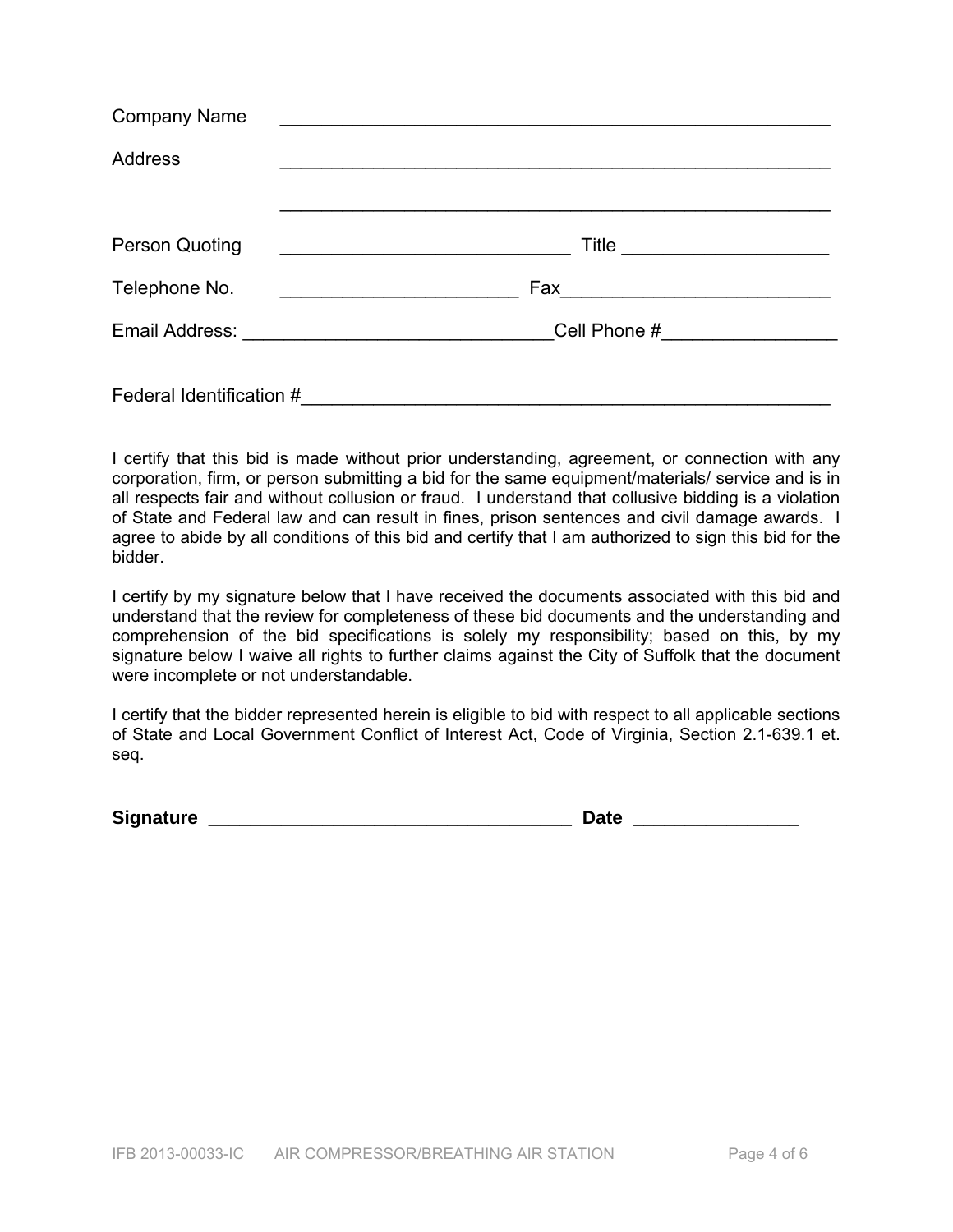### PROOF OF AUTHORITY TO TRANSACT BUSINESS IN VIRGINIA THIS FORM MUST BE SUBMITTED WITH YOUR PROPOSAL/BID, FAILURE TO INCLUDE THIS FORM MAY RESULT IN REJECTION OF YOUR PROPOSAL/BID

Pursuant to Virginia Code §2.2-4311.2 an Officer/Bidder organized or authorized to transact business in the Commonwealth pursuant to Title 13.1 or Title 50 of the Code of Virginia shall include in its proposal/bid the identification number issued to it by the State Corporation Commission ("SCC"). Any Offeror/Bidder that is not required to be authorized to transact business in the Commonwealth as a foreign business entity under Title 13.1 or Title 50 of the Code of Virginia or as otherwise required by law shall include in its proposal/bid a statement describing why the Offeror/Bidder is not required to be so authorized. Any Offeror/Bidder described herein that fails to provide the required information shall not receive an award unless a waiver of this requirement and the administrative policies and procedures establish to implement this section is granted by the City Manager, as applicable.

If this quote for goods or services is accepted by the City of Suffolk, Virginia the undersigned agrees that the requirements of the Code of Virginia Section §2.2-4311.2 have been met.

Please complete the following by checking the appropriate line that applies and providing the requested information.

A.\_\_\_\_\_\_ Offeror/Bidder is a Virginia business entity organized and authorized to transact business in Virginia by the SCC and such vendor's Identification Number issued to it by the SCC is \_\_\_\_\_\_\_\_\_\_\_\_\_\_\_\_\_\_\_\_\_\_\_\_\_\_\_\_\_\_\_\_.

B.\_\_\_\_\_\_\_Offeror/Bidder is an out-of-state (foreign) business entity that is authorized to transact business in Virginia by the SCC and such vendor's identification Number issued to it by the SCC

 $\mathrm{is}$   $\frac{}{\mathrm{C}}$ . Offeror/Bidder does not have an Identification Number issued to it by the SCC such vendor is not required to be authorized to transact business in Virginia by the SCC for the following reason(s):

**Please attach additional sheets if you need to explain why such Offeror/Bidder is not required to be authorized to transact business in Virginia.** 

\_\_\_\_\_\_\_\_\_\_\_\_\_\_\_\_\_\_\_\_\_\_\_\_\_\_\_\_\_\_\_\_\_\_\_\_\_\_\_\_\_\_ Legal Name of Company (as listed on W-9)

\_\_\_\_\_\_\_\_\_\_\_\_\_\_\_\_\_\_\_\_\_\_\_\_\_\_\_\_\_\_\_\_\_\_\_\_\_\_\_\_\_\_

 $\overline{\phantom{a}}$  , and the contract of the contract of the contract of the contract of the contract of the contract of the contract of the contract of the contract of the contract of the contract of the contract of the contrac

 $\overline{\phantom{a}}$  , and the contract of the contract of the contract of the contract of the contract of the contract of the contract of the contract of the contract of the contract of the contract of the contract of the contrac

 $\overline{\phantom{a}}$  , and the contract of the contract of the contract of the contract of the contract of the contract of the contract of the contract of the contract of the contract of the contract of the contract of the contrac

Legal Name of Offeror/Bidder

**Date** 

Authorized Signature

Print or Type Name and Title

### **RETURN THIS PAGE WITH COPIES OF DOCUMENTATION**